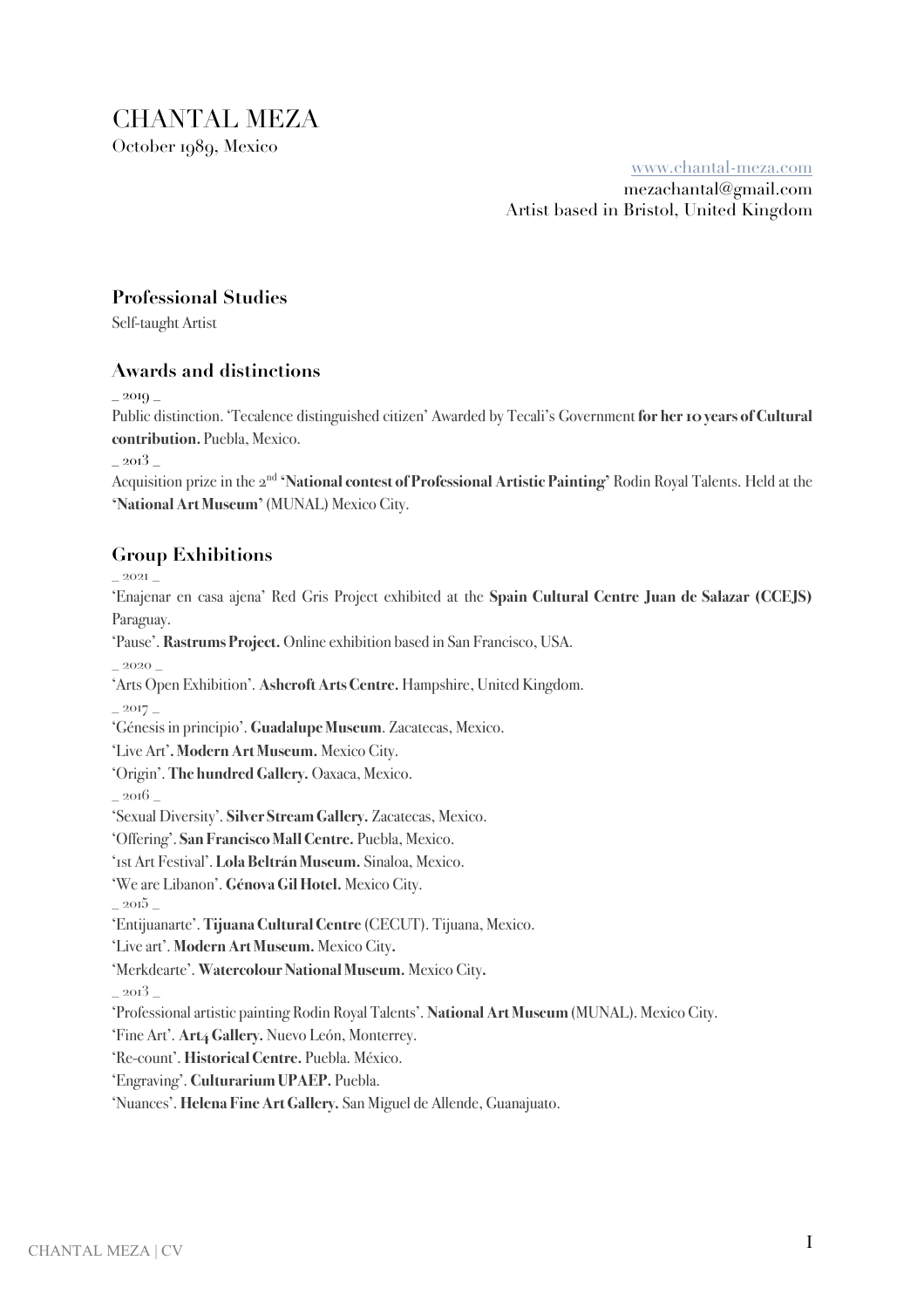## **Solo Exhibitions**

\_ 2010 \_

'Changes; Senses-Thoughts'. **Science and Technology Museum.** Tuxtla Gutiérrez, Chiapas.

#### **Artwork commissions, Interventions**, **Auctions & Donations.**

\_ 2022 \_

Auction. **'Soffy Foundation a friendly hand'** Querétaro, México.(forthcoming)

\_ 2021 \_

Donation. **Xochitl Rivera.** Baja California Sur, México.

Donation. **AshcroftArtsCentre.** Hampshire, United Kingdom.

\_ 2020 \_

Postcard Auction.**Creative Innovation Centre (**CicCic). Taunton, United Kingdom.

Donation. **Partners in health** (PIH). Non-profit Health Corporation working in 9 Countries around the world.

2019

Donation. 'Life with Autism'. **Non-profit Organization.** Wales, United Kingdom.

2018

Intervention. 'Rat-art Anti-corruption' **Digital Project** Guadalajara, México.

 $_{2017}$ 

Commissioned artwork. 'Genesis' Presented at '**Guadalupe Museum**' Zacatecas, Mexico.

Work donation*. '*Live art'. *Sexual Health Organization*. Exhibited at **'Modern Art Museum'** Mexico City.

'Artist Selected' for the 3rd. Generation of less toxic Etching on the **San Agustin Art Centre (CASA)** Oaxaca, México.

Work donation. **'Feminism community'** Palenque, Chiapas.

2016

Commissioned artwork. Mural artwork. Public display. **'Tecali Kinder Garden'** Puebla, Mexico.

Commissioned artwork. Barrel intervention for the Opening of the '**Barrel Museum**'. Public display. Zacatecas, Mexico.

Commissioned artwork. 'I Change'. Public display.**'OPA Restaurant'** Mexico City.

 $2014$ 

Commissioned artwork. Nine artworks for **the History Book 'Tecali in time'** by Franco Morales. Puebla, Mexico. Commissioned artwork. Two artworks for **the Novel Book 'Manuel in the face of the Revolution'** by Diana Ramirez. Puebla, Mexico.

## **Biennial**

\_ 2018 \_

Special Invitation to participate in the **5th Biennial 'Artisan among Artists'** held in the '**Popular Art Museum'** (MAP)Mexico City.

2019

Special Invitation to participate in the **4th Biennial 'CMUCH'** held in the **'Non-intervention Museum'** Puebla, México.

## **Public Collection**

**Centro Cultural Universitario, BUAP.** Puebla, Mexico. **Instituto Zacatecas AC**. Permanent Collection. Zacatecas, Mexico. **Barrica Museum**. Permanent Collection. Zacatecas, Mexico. **Coronado Monarchy.** CDMX, Mexico.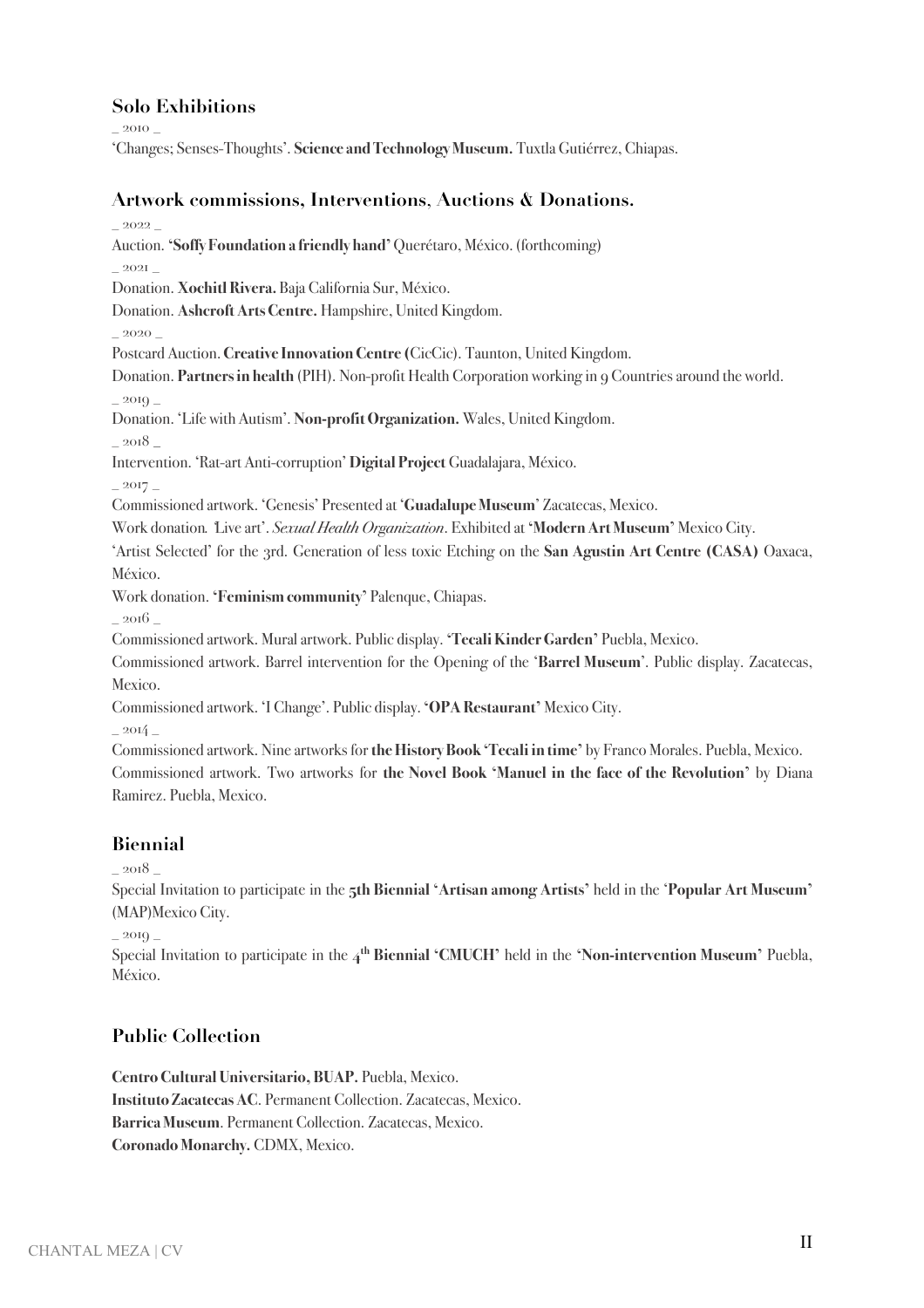## **Books**

B. Evans & C. Meza, 'State of Disappearance' **McGill-Queens University Press,** Montreal. (2022, forthcoming).

## **Seminars & Public Talks**

\_ 2022 \_

Paper Presentation. 'Unseen crowds – Deleted spaces' as part of the Urban Violence Laboratory at **Portland Urban Architecture Research Laboratory** PUARL, Oregon. USA.

Panel. 'Critical Art Practice' at **The Urban Violence Laboratory**. University of Oregon, Portland, USA.

Joint Lecture. 'The disappeared of History' by C.Meza & B.Evans at the **Mahindra Humanities Center**. Harvard University, Boston, USA.

2020

Seminar. "State of Disappearance" at the **Centre for Mexican Studies** (University Collage Cork- UCC) Ireland, United Kingdom.

\_ 2019 \_

Seminar. 'The meaning of art'. **McMaster University.** Toronto, Canada.

### **Co-Authored Articles (Peer Reviewed)**

\_ 2022 \_

B.Evans & C.Meza. "Narcissus in three acts". Review of Education, Pedagogy & Cultural studies. Vol. 44, Issue 3. T&F. United Kingdom.

B.Evans & C.Meza. "Immersive: a violent interruption to a visual silence". Washington University Review of Philosophy USA. (forthcoming).

B. Evans & C. Meza, "The Techno-Theodicy: How Technology Became the New Religion" **Theory & Event.** USA.

B. Evans & C. Meza, 'Beyond Control: Technology, Post-Faciality & the Dance of the Abstract' in A. Pratihar & S. Das [eds] *Deleuze, Guattari & the Global Pandemic.* **Bloomsbury**. (forthcoming).

\_ 2021 \_

B. Evans & C. Meza, 'Violence & Abstraction' **Symploke.** University of Nebraska Press.

B. Evans & C. Meza, 'Making peace with violence' **nY: Journal of Literature, Culture & Entertainment.** 

Netherlands.

B. Evans & C. Meza, 'Art from the future'**The Philosophical Salon.** L.A, USA.

## **Interviews, Articles & Feature Publications of Works**

2022

Headline Artist & Article 'State of Disappearance'. **W&F Wissenschaft und Frieden**. Täter\*innen. Germany. Interview. mit der Künstlerin. Chefredakteur David Scheuing. 'Kunst im Heft 1/2022'. **W&F Wissenschaft und Frieden.** Germany.

\_ 2021 \_

Artworks featured throughout in 'Ecce Humanitas' Book. **Columbia University Press.**New York, USA. Featured artwork. 'No Label Art' **Helen Arkell Dyslexia Centre.** Surrey, United Kingdom.

Interview. 'Conversations on Violence: An Anthology' by B. Evans & A. Parr. **Pluto Press**. London, United Kingdom.

Featured. **El Nacional**. Asunción, Paraguay.

2020

Featured artwork. 'Quarantine Files'. **LARB**. Los Angeles, USA.

Featured artwork. 'Cultivate'. **The Organ.** United Kingdom.

Interview. By Anna Pardo. Puebla, Mexico.

Featured artwork. 'no.39'. **Penny thoughts**. United Kingdom.

2010

Cover artwork. 'Atrocity Exhibition' Book**. LARB Editorial**. Los Angeles, USA.

\_ 2018 \_

Featured. **Pulso diario de San Luis**. SLP, Mexico.

\_ 2017 \_

Featured article. 'Chantal Meza: painting a state of Terror' by B. Evans**. Artlyst**. London, United Kingdom**.**